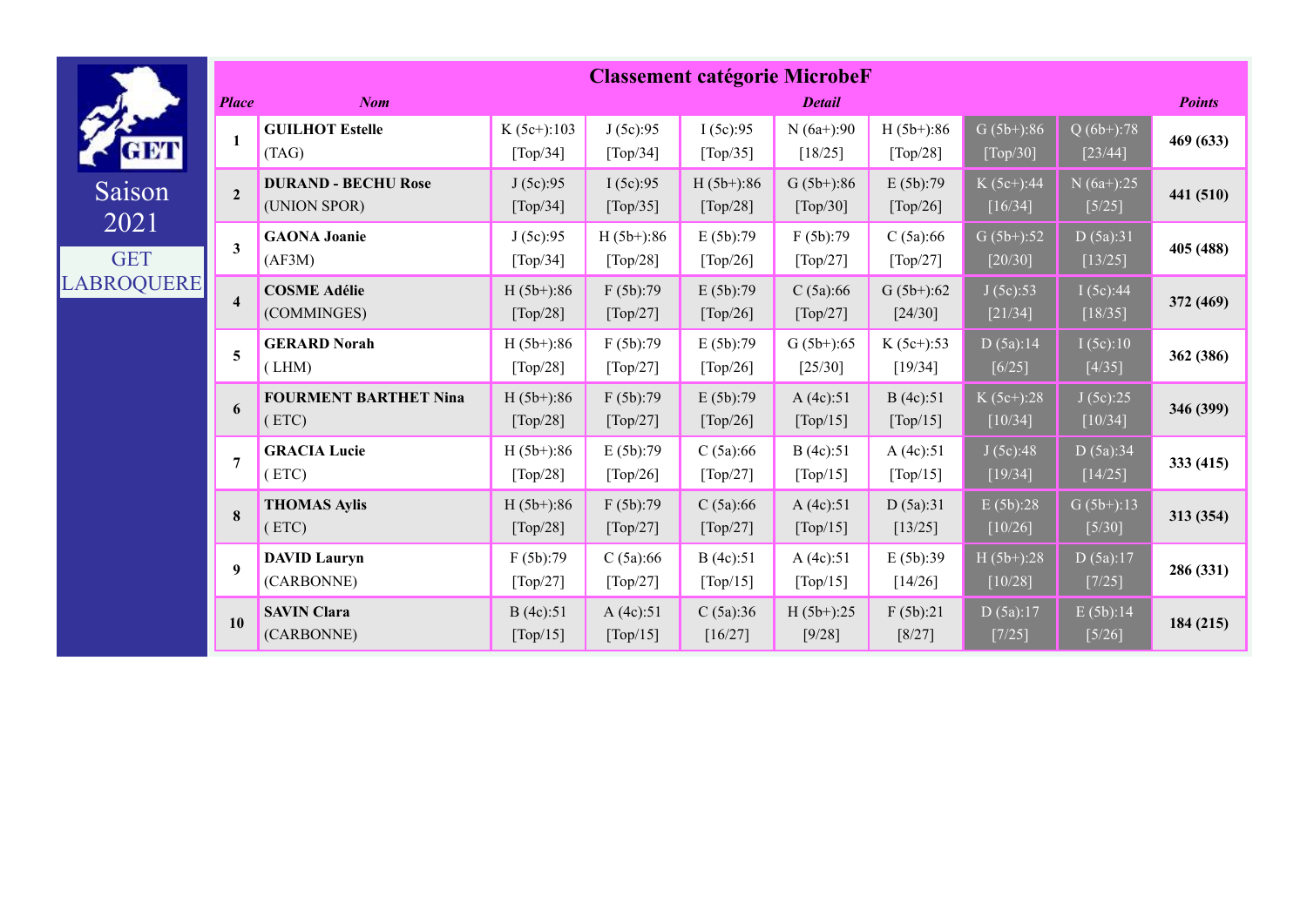|                    |                  |                                       |                            |                        |                           | <b>Classement catégorie MicrobeG</b> |                         |                           |                         |               |
|--------------------|------------------|---------------------------------------|----------------------------|------------------------|---------------------------|--------------------------------------|-------------------------|---------------------------|-------------------------|---------------|
|                    | <b>Place</b>     | <b>Nom</b>                            |                            |                        |                           | <b>Detail</b>                        |                         |                           |                         | <b>Points</b> |
| <b>GET</b>         |                  | <b>MICHEL Arthur</b><br>(ETC)         | $K (5c+)$ :103<br>[Top/34] | J(5c):95<br>[Top/34]   | I(5c):95<br>[Top/35]      | $M(6a+):85$<br>$[23/34]$             | E(5b):79<br>[Top/26]    | B(4c):51<br>[Top/15]      | $N(6a+):20$<br>$[4/25]$ | 457 (528)     |
| Saison             | $\overline{2}$   | <b>CAHUZAC Simon</b><br>(SCP)         | $H(5b+):86$<br>[Top/28]    | E(5b):79<br>[Top/26]   | F(5b):79<br>[Top/27]      | D(5a):66<br>[Top/25]                 | C(5a):66<br>[Top/27]    | J(5c):51<br>$[20/34]$     | I(5c):42<br>[17/35]     | 376 (469)     |
| 2021<br><b>GET</b> | 3                | <b>FRONTEAU Philéas</b><br>(CARBONNE) | $M(6a+)$ :81<br>$[22/34]$  | F(5b):79<br>[Top/27]   | E(5b):79<br>[Top/26]      | $H(5b+)$ :70<br>$[25/28]$            | C(5a):66<br>[Top/27]    | J(5c):61<br>$[24/34]$     | D(5a):31<br>[13/25]     | 375(467)      |
| <b>LABROQUERE</b>  | $\boldsymbol{4}$ | <b>MORLIERE Rafaël</b><br>(ETC)       | F(5b):79<br>[Top/27]       | $M(6a+):77$<br>[21/34] | $H(5b+)$ :72<br>$[26/28]$ | A(4c):51<br>[Top/15]                 | B(4c):51<br>[Top/15]    | $K (5c+)$ :22<br>$[8/34]$ | D(5a):17<br>$[7/25]$    | 330 (369)     |
|                    | 5                | <b>DESPRATS Thylian</b><br>(ETC)      | E(5b):79<br>[Top/26]       | F(5b):61<br>[23/27]    | A(4c):51<br>[Top/15]      | B(4c):51<br>[Top/15]                 | $H(5b+)$ :31<br>[11/28] | $K (5c+)$ :30<br>[11/34]  | $N(6a+):20$<br>$[4/25]$ | 273 (323)     |
|                    | 6                | <b>JUSTINE Andy</b><br>(ETC)          | C(5a):66<br>[Top/27]       | B(4c):51<br>[Top/15]   | A(4c):51<br>[Top/15]      | $H(5b+)$ :39<br>[14/28]              | E(5b):28<br>[10/26]     | $G(5b+)$ :21<br>$[8/30]$  | F(5b):21<br>$[8/27]$    | 235(277)      |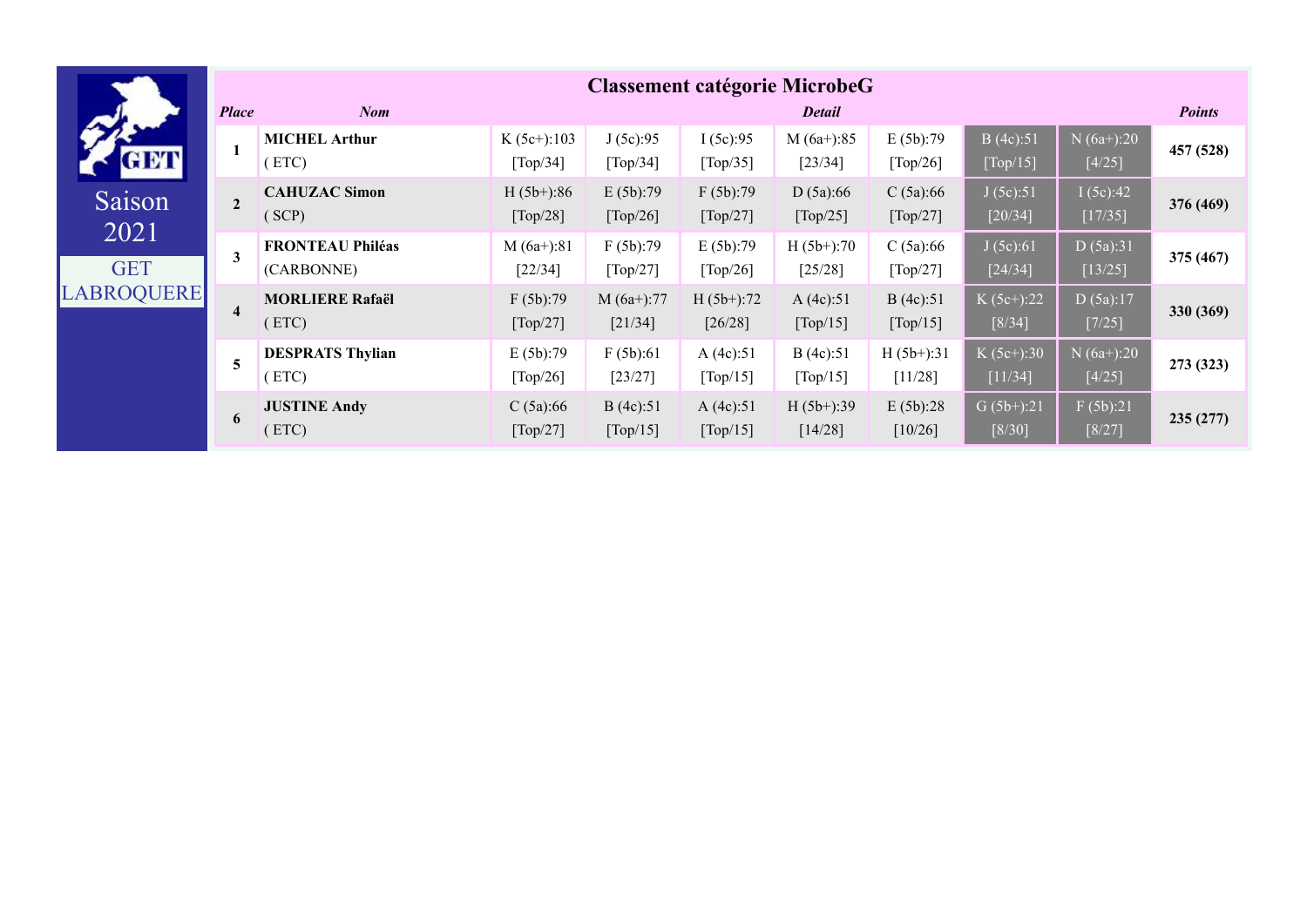|                              |                         |                                             |                                                      |                                               | <b>Classement catégorie PoussinG</b>          |                                              |                                           |                                       |                         |               |
|------------------------------|-------------------------|---------------------------------------------|------------------------------------------------------|-----------------------------------------------|-----------------------------------------------|----------------------------------------------|-------------------------------------------|---------------------------------------|-------------------------|---------------|
|                              | <b>Place</b>            | <b>Nom</b>                                  |                                                      |                                               |                                               | <b>Detail</b>                                |                                           |                                       |                         | <b>Points</b> |
|                              | 1                       | <b>MOUGET HASSAMBAY Hugo</b><br>(TAG)       | $R(6b+)$<br>[T]:182<br>$\lceil \text{Top}/26 \rceil$ | P(6b)<br>$[T[:167$<br>[Top/32]                | $Q(6b+)$ :165<br>[Top/44]                     | $Z(6a+)$<br>[T]:151<br>[Top/26]              | $N(6a+)$ :138<br>[Top/25]                 | $M(6a+):138$<br>$\overline{[Top/34]}$ | O(6b):50<br>$[16/44]$   | 803 (991)     |
| Saison<br>2021<br><b>GET</b> | $\overline{2}$          | <b>GRACIA Ulysse</b><br>(ETC)               | $M(6a+):138$<br>[Top/34]                             | $N(6a+):138$<br>[Top/25]                      | L(6a)<br>$[T]$ :120<br>[36/38]                | $Z(6a+)$<br>[T]:116<br>$[22/26]$             | $K (5c+)$ :103<br>[Top/34]                | J(5c):95<br>[Top/34]                  | $H(5b+):86$<br>[Top/28] | 615 (796)     |
| <b>LABROQUERE</b>            | $\mathbf{3}$            | <b>GIMAT Fabian</b><br>(ETC)                | $Q(6b+)$ :165<br>$\lceil \text{Top}/44 \rceil$       | $M(6a+):138$<br>$\lceil \text{Top}/34 \rceil$ | L(6a)<br>$[T]$ :120<br>[36/38]                | $Z(6a+)$<br>$[T]$ :90<br>[17/26]             | $N(6a+):90$<br>[18/25]                    | O(6b):44<br>[14/44]                   | P(6b)[T]:33<br>[7/32]   | 603 (680)     |
|                              | $\overline{\mathbf{4}}$ | <b>GARCIA Yohan</b><br>(TAG)                | $N(6a+)$ :138<br>[Top/25]                            | $M(6a+):138$<br>[Top/34]                      | $K (5c+)$ :103<br>[Top/34]                    | I(5c):95<br>[Top/35]                         | $Q(6b+)$ :82<br>$[24/44]$                 | $R(6b+)$<br>$[T]:57$<br>$[9/26]$      | O(6b):44<br>$[14/44]$   | 556 (657)     |
|                              | $\overline{\mathbf{5}}$ | <b>GIMAT Julian</b><br>(ETC)                | $M(6a+):138$<br>$\lceil \text{Top}/34 \rceil$        | $Z(6a+)$<br>$[T]$ :100<br>[19/26]             | I(5c):95<br>[Top/35]                          | J(5c):95<br>[Top/34]                         | $N(6a+):90$<br>[18/25]                    | $H(5b+)$ :86<br>[Top/28]              | $K(5c+):83$<br>[30/34]  | 518 (687)     |
|                              | 6                       | <b>COTTEREAU LAPEBIE Oihan</b><br>(LHM)     | $M(6a+):138$<br>$\lceil \text{Top}/34 \rceil$        | J(5c):95<br>[Top/34]                          | I(5c):95<br>[Top/35]                          | $G(5b+)$ :86<br>[Top/30]                     | $Z(6a+)$<br>$[T]:85$<br>$[16/26]$         | E(5b):79<br>[Top/26]                  | $N(6a+):70$<br>[14/25]  | 499 (648)     |
|                              | $7\phantom{.0}$         | <b>FERNANDEZ PUIG David</b><br>(CLUB MONTA) | I(5c):95<br>[Top/35]                                 | J(5c):95<br>[Top/34]                          | $M(6a+):92$<br>[25/34]                        | $H(5b+)$ :86<br>[Top/28]                     | $G(5b+)$ :86<br>[Top/30]                  | K (5c+):77<br>[28/34]                 | $N(6a+):75$<br>[15/25]  | 454 (606)     |
|                              | 8                       | <b>DURAND-BECHU Raphaël</b><br>(UNION SPOR) | J(5c):95<br>[Top/34]                                 | I(5c):95<br>[Top/35]                          | $H(5b+)$ :86<br>[Top/28]                      | $G(5b+)$ :86<br>[Top/30]                     | $M(6a+):85$<br>[23/34]                    | K (5c+):77<br>$[28/34]$               | L(6a)[T]:40<br>[12/38]  | 447 (564)     |
|                              | 9                       | <b>PERES GOMES Rafael</b><br>(COMMINGES)    | I(5c):95<br>$\lceil \text{Top}/35 \rceil$            | J(5c):95<br>$\lceil \text{Top}/34 \rceil$     | $G(5b+)$ :86<br>$\lceil \text{Top}/30 \rceil$ | $H(5b+):86$<br>$\lceil \text{Top}/28 \rceil$ | E(5b):79<br>$\lceil \text{Top}/26 \rceil$ | $Z(6a+)$<br>$[T]:79$<br>$[15/26]$     | F(5b):79<br>[Top/27]    | 441 (599)     |
|                              | 10                      | <b>SAÎBI BOUZIGES Romain</b><br>(CARBONNE)  | J(5c):95<br>[Top/34]                                 | $H(5b+):86$<br>[Top/28]                       | $M(6a+):85$<br>$[23/34]$                      | F(5b):79<br>[Top/27]                         | E(5b):79<br>[Top/26]                      | C(5a):66<br>[Top/27]                  | $G(5b+):13$<br>$[5/30]$ | 424 (503)     |
|                              | 11                      | <b>GRANGE Frantz</b><br>(ETC)               | J(5c):95<br>[Top/34]                                 | $H(5b+)$ :86<br>[Top/28]                      | F(5b):79<br>[Top/27]                          | C(5a):66<br>[Top/27]                         | D(5a):66<br>[Top/25]                      | $Z(6a+)$<br>$[T]:58$<br>[11/26]       | L(6a)[T]:13<br>$[4/38]$ | 392 (463)     |
|                              |                         |                                             |                                                      |                                               |                                               |                                              |                                           |                                       |                         |               |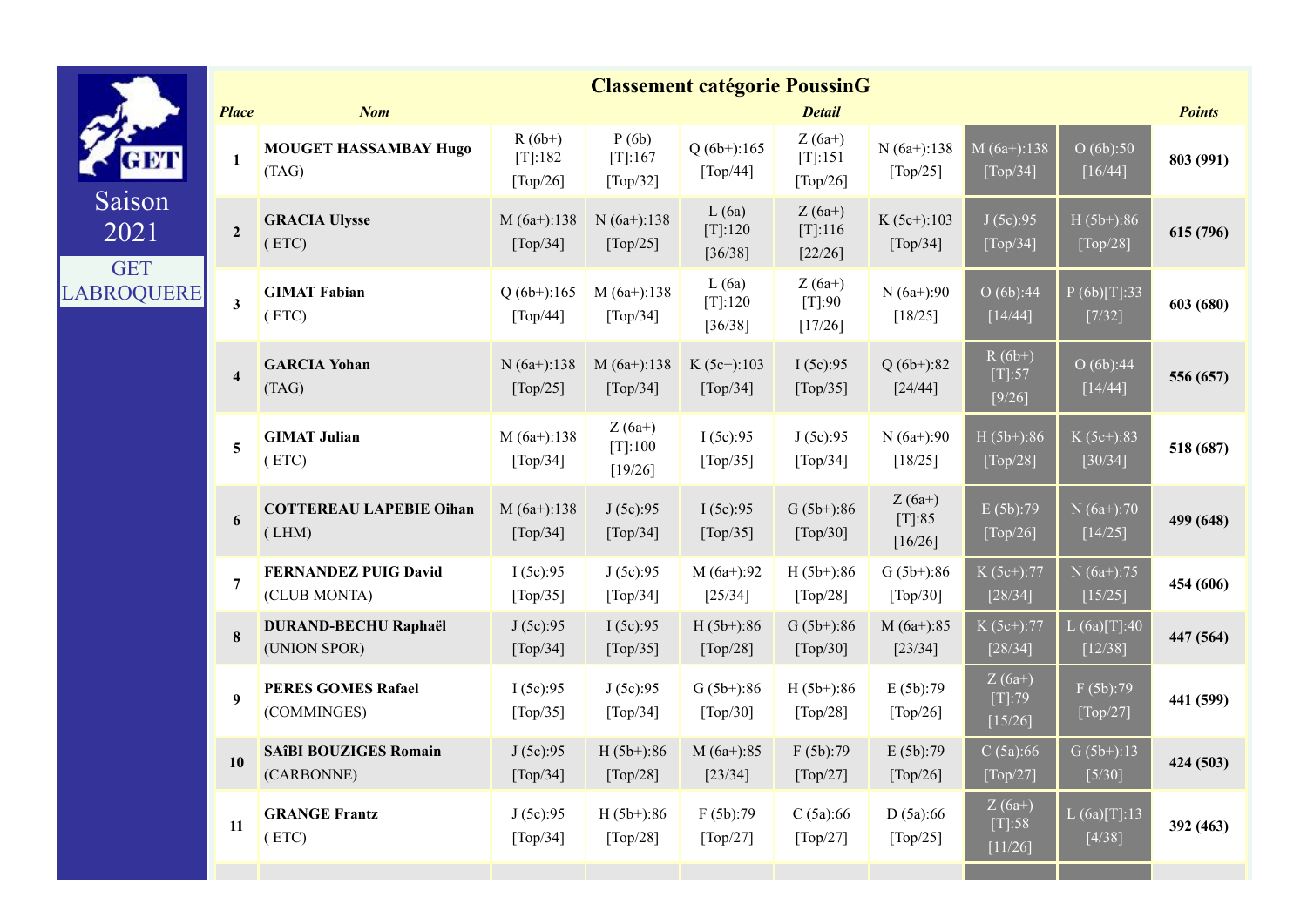|  | 12 NAUEL Evan |                               |                               | $H (5b+): 86$ $E (5b): 79$ $F (5b): 79$ | C $(5a):66$                   | A $(4c):51$                   | $\parallel$ B (4c):51 $\parallel$ J (5c):20 |        | 361(432) |
|--|---------------|-------------------------------|-------------------------------|-----------------------------------------|-------------------------------|-------------------------------|---------------------------------------------|--------|----------|
|  | ETC)          | $\lceil \text{Top}/28 \rceil$ | $\lceil \text{Top}/26 \rceil$ | $\lceil \text{Top}/27 \rceil$           | $\lceil \text{Top}/27 \rceil$ | $\lceil \text{Top}/15 \rceil$ | [Top/15]                                    | [8/34] |          |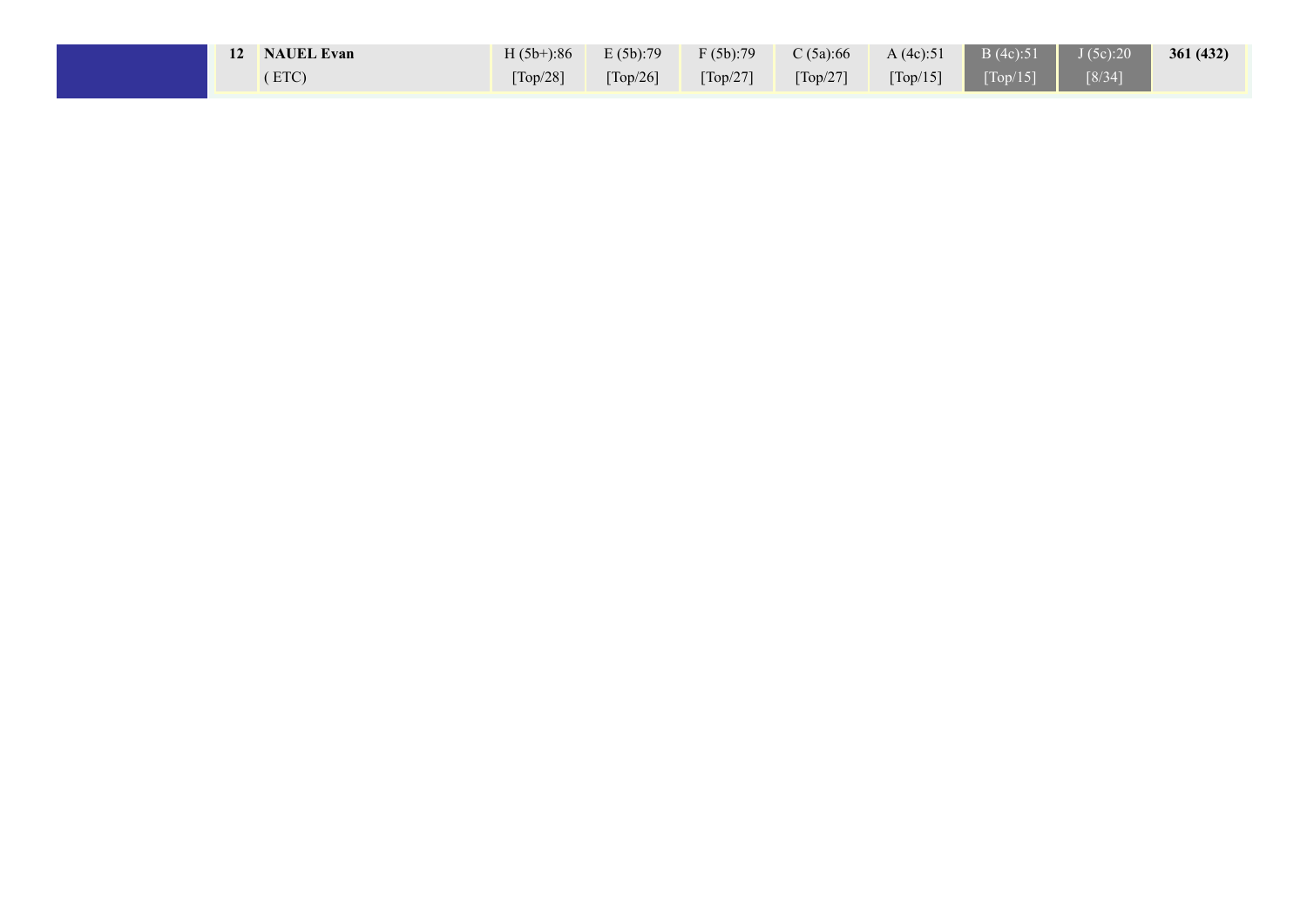|                              |                         |                                         |                           |                          | <b>Classement catégorie PoussinF</b> |                                           |                          |                           |                                 |               |
|------------------------------|-------------------------|-----------------------------------------|---------------------------|--------------------------|--------------------------------------|-------------------------------------------|--------------------------|---------------------------|---------------------------------|---------------|
|                              | <b>Place</b>            | <b>Nom</b>                              |                           |                          |                                      | <b>Detail</b>                             |                          |                           |                                 | <b>Points</b> |
| <b>AM</b>                    | 1                       | <b>GEORGENTHUM Chloe</b><br>(TAG)       | $N(6a+)$ :138<br>[Top/25] | $M(6a+):138$<br>[Top/34] | J(5c):95<br>[Top/34]                 | I(5c):95<br>[Top/35]                      | $K (5c+)$ :80<br>[29/34] | $Q(6b+)$ :72<br>[21/44]   | $R(6b+)$<br>$[T]:44$<br>[7/26]  | 546 (662)     |
| Saison<br>2021<br><b>GET</b> | $\overline{2}$          | <b>GARCIA DE SORIA Anna</b><br>(TAG)    | $N(6a+):105$<br>[21/25]   | $K(5c+):103$<br>[Top/34] | I(5c):95<br>[Top/35]                 | $H(5b+)$ :86<br>[Top/28]                  | $M(6a+):85$<br>$[23/34]$ | E(5b):79<br>[Top/26]      | $Z(6a+)$<br>$[T]:79$<br>[15/26] | 474 (632)     |
| <b>LABROQUERE</b>            | $\overline{\mathbf{3}}$ | <b>DAVID Kayla</b><br>(CARBONNE)        | J(5c):95<br>[Top/34]      | $H(5b+)$ :86<br>[Top/28] | E(5b):79<br>[Top/26]                 | F(5b):79<br>[Top/27]                      | $M(6a+):77$<br>[21/34]   | C(5a):66<br>[Top/27]      | $G(5b+):39$<br>$[15/30]$        | 416 (521)     |
|                              | $\overline{\mathbf{4}}$ | <b>GERARD Lily</b><br>(LHM)             | J(5c):95<br>[Top/34]      | $M(6a+):85$<br>[23/34]   | E(5b):79<br>[Top/26]                 | F(5b):79<br>[Top/27]                      | $H(5b+)$ :72<br>[26/28]  | D(5a):41<br>[17/25]       | $K(5c+)$ :22<br>$[8/34]$        | 410 (473)     |
|                              | 5                       | <b>PIC Pauline</b><br>(ETC)             | J(5c):95<br>[Top/34]      | $H(5b+)$ :86<br>[Top/28] | F(5b):79<br>[Top/27]                 | E(5b):79<br>$\lceil \text{Top}/26 \rceil$ | D(5a):66<br>[Top/25]     | B(4c):51<br>[Top/15]      | $K(5c+)$ :44<br>[16/34]         | 405 (500)     |
|                              | 6                       | <b>COSME GRUA Olivia</b><br>(COMMINGES) | $M(6a+)$ :99<br>[27/34]   | J(5c):95<br>[Top/34]     | $Z(6a+)$<br>$[T]:79$<br>$[15/26]$    | $N(6a+):70$<br>$[14/25]$                  | L(6a)[T]:33<br>$[10/38]$ | $K(5c+)$ :30<br>[11/34]   | I(5c):10<br>$[4/35]$            | 376 (416)     |
|                              | $\overline{7}$          | <b>MALLIA Romane</b><br>(ETC)           | J(5c):95<br>[Top/34]      | $H(5b+):86$<br>[Top/28]  | F(5b):79<br>[Top/27]                 | B (4c):51<br>[Top/15]                     | A(4c):51<br>[Top/15]     | $K(5c+)$ :47<br>$[17/34]$ | D(5a):41<br>[17/25]             | 362 (450)     |
|                              | $\bf{8}$                | <b>GILLET BARTHET Maa</b><br>(ETC)      | $M(6a+):85$<br>[23/34]    | E(5b):79<br>[Top/26]     | J(5c):68<br>[27/34]                  | C(5a):66<br>[Top/27]                      | $H(5b+)$ :42<br>[15/28]  | $K(5c+)$ :22<br>$[8/34]$  | D(5a):17<br>$[7/25]$            | 340 (379)     |
|                              | 9                       | <b>MIEGEVILLE Sarah</b><br>(ETC)        | E(5b):79<br>[Top/26]      | F(5b):79<br>[Top/27]     | C(5a):66<br>[Top/27]                 | A(4c):51<br>[Top/15]                      | B(4c):51<br>[Top/15]     | $K(5c+)$ :44<br>[16/34]   | D(5a):31<br>[13/25]             | 326 (401)     |
|                              | 10                      | <b>SAUTIER Manon</b><br>(SCP)           | C(5a):66<br>[Top/27]      | E(5b):64<br>[23/26]      | $H(5b+)$ :64<br>[23/28]              | F(5b):59<br>$[22/27]$                     | J(5c):51<br>[20/34]      | I(5c):22<br>$[9/35]$      |                                 | 304 (326)     |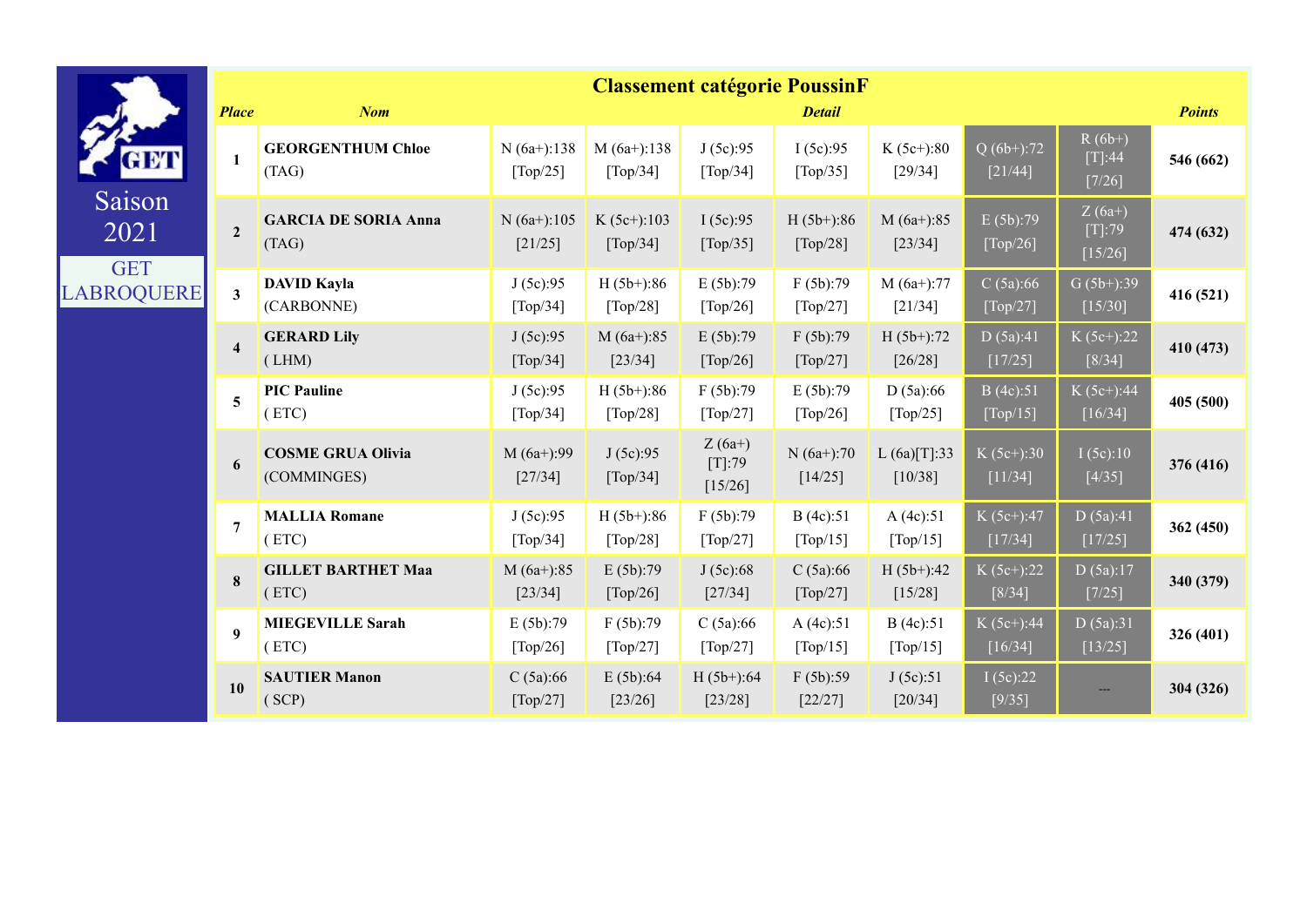|                                 |                         |                                       |                                               |                                    | <b>Classement catégorie BenjaminG</b> |                                  |                                    |                                 |                                                   |               |
|---------------------------------|-------------------------|---------------------------------------|-----------------------------------------------|------------------------------------|---------------------------------------|----------------------------------|------------------------------------|---------------------------------|---------------------------------------------------|---------------|
|                                 | <b>Place</b>            | <b>Nom</b>                            |                                               |                                    |                                       | <b>Detail</b>                    |                                    |                                 |                                                   | <b>Points</b> |
| GET                             |                         | <b>ELBAZ Raphael</b><br>(ETC)         | $T(6c+)$<br>$[T]$ :218<br>[Top/58]            | $R(6b+)$<br>$[T]$ :182<br>[Top/26] | P(6b)<br>$[T]$ :167<br>[Top/32]       | $V(7a+)$<br>[T]:163<br>$[20/31]$ | $Z(6a+)$<br>$[T]$ :151<br>[Top/26] | S(6c):86<br>$[13/25]$           | O(6b):50<br>[16/44]                               | 881 (1017)    |
| Saison<br>2021                  | $\overline{2}$          | <b>FABRE Nolhan</b><br>(ETC)          | $Q(6b+)$ :165<br>[Top/44]                     | L(6a)<br>[T]:139<br>[Top/38]       | $M(6a+)$ :138<br>[Top/34]             | $H(5b+)$ :86<br>[Top/28]         | S(6c):86<br>[13/25]                | $R(6b+)$<br>$[T]:76$<br>[12/26] | O(6b):63<br>[20/44]                               | 614 (753)     |
| <b>GET</b><br><b>LABROQUERE</b> | $\mathbf{3}$            | <b>HAMMER Thibault</b><br>(CARBONNE)  | $M(6a+):138$<br>$\lceil \text{Top}/34 \rceil$ | J(5c):95<br>[Top/34]               | $H(5b+)$ :86<br>[Top/28]              | F(5b):79<br>[Top/27]             | $K(5c+)$ :64<br>[23/34]            | O(6b):31<br>$[10/44]$           |                                                   | 548 (643)     |
|                                 | $\overline{\mathbf{4}}$ | <b>VIGNOLLES Joan</b><br>(ETC)        | $M(6a+):107$<br>[29/34]                       | $K (5c+)$ :103<br>[Top/34]         | I(5c):95<br>[Top/35]                  | $N(6a+)$ :95<br>$[19/25]$        | $Q(6b+)$ :65<br>[19/44]            | O(6b):50<br>$[16/44]$           | L(6a)[T]:33<br>$[10/38]$                          | 465 (548)     |
|                                 | 5                       | <b>MALLARD Théodore</b><br>(CARBONNE) | J(5c):95<br>[Top/34]                          | I(5c):95<br>[Top/35]               | $H(5b+)$ :86<br>[Top/28]              | $M(6a+):85$<br>$[23/34]$         | E(5b):79<br>[Top/26]               | $N(6a+):70$<br>[14/25]          | $K(5c+)$ :55<br>$[20/34]$                         | 440 (565)     |
|                                 | 6                       | <b>EVRARD Mathis</b><br>(ETC)         | J(5c):95<br>[Top/34]                          | $K (5c+)$ :86<br>[31/34]           | $H(5b+)$ :86<br>[Top/28]              | $M(6a+):85$<br>$[23/34]$         | F(5b):79<br>[Top/27]               | I(5c):34<br>[14/35]             | $L(6a)[\overline{T}]{:}1\overline{0}$<br>$[3/38]$ | 431 (475)     |
|                                 | $\overline{7}$          | <b>BENOIT Clement</b><br>(SCP)        | J(5c):95<br>[Top/34]                          | E(5b):79<br>[Top/26]               | F(5b):79<br>[Top/24]                  | $G(5b+)$ :52<br>[20/30]          | I(5c):44<br>[18/35]                | $N(6a+):25$<br>$[5/25]$         | $---$                                             | 349 (374)     |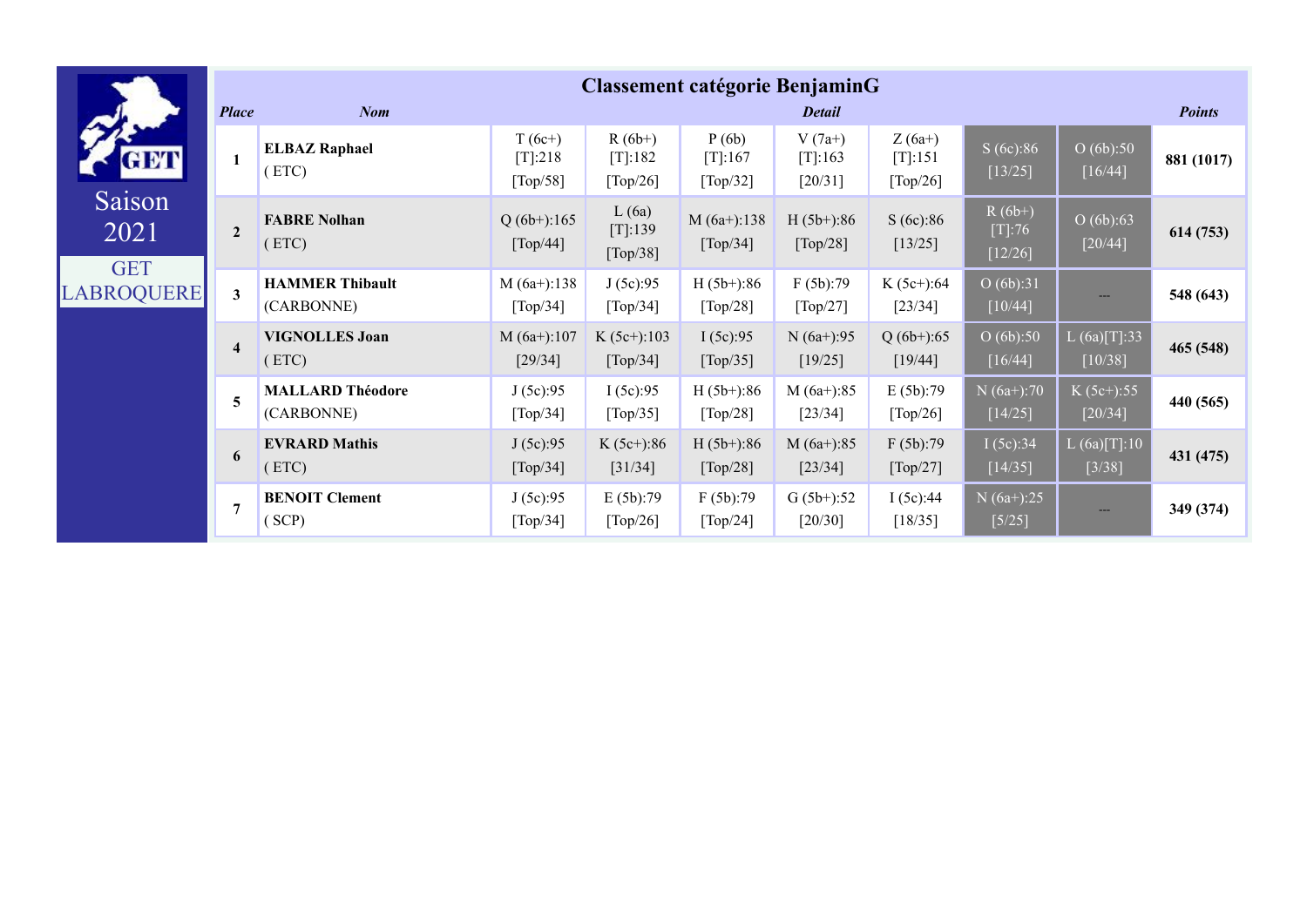|                              |                         |                                         |                                                      |                                                      | <b>Classement catégorie BenjaminF</b>          |                                                |                                    |                                   |                                  |               |
|------------------------------|-------------------------|-----------------------------------------|------------------------------------------------------|------------------------------------------------------|------------------------------------------------|------------------------------------------------|------------------------------------|-----------------------------------|----------------------------------|---------------|
|                              | <b>Place</b>            | <b>Nom</b>                              |                                                      |                                                      |                                                | <b>Detail</b>                                  |                                    |                                   |                                  | <b>Points</b> |
| a Mi                         | 1                       | <b>PASCAL Amalia</b><br>(CARBONNE)      | $T(6c+)$<br>[T]:218<br>$\lceil \text{Top}/58 \rceil$ | $R(6b+)$<br>[T]:182<br>$\lceil \text{Top}/26 \rceil$ | P(6b)<br>[T]:167<br>[Top/32]                   | Y(7c)[T]:99<br>[9/30]                          | U(7a)[T]:77<br>$[8/24]$            | $V(7a+)$<br>$[T]: 65$<br>$[8/31]$ |                                  | 831 (973)     |
| Saison<br>2021<br><b>GET</b> | $\overline{2}$          | <b>ANDRE Louisa</b><br>(TAG)            | $R(6b+)$<br>[T]:182<br>[Top/26]                      | P(6b)<br>$[T]$ :167<br>[Top/32]                      | $Q(6b+)$ :165<br>[Top/44]                      | O(6b):152<br>[Top/44]                          | $Z(6a+)$<br>[T]:151<br>[Top/26]    | S(6c):86<br>$[13/25]$             | $T(6c+)$<br>$[T]$ :75<br>[22/58] | 817 (978)     |
| <b>LABROQUERE</b>            | $\mathbf{3}$            | <b>LIEGEOIS Melodie</b><br>(CLUB MONTA) | $R(6b+)$<br>[T]:182<br>[Top/26]                      | $Z(6a+)$<br>[T]:151<br>[Top/26]                      | $M(6a+)$ :138<br>$\lceil \text{Top}/34 \rceil$ | $N(6a+)$ :138<br>$\lceil \text{Top}/25 \rceil$ | S(6c):86<br>[13/25]                | O(6b):60<br>[19/44]               |                                  | 774 (920)     |
|                              | $\overline{\mathbf{4}}$ | <b>GIMAT Aélys</b><br>(ETC)             | $Q(6b+)$ :165<br>[Top/44]                            | $Z(6a+)$<br>[T]:151<br>[Top/26]                      | L(6a)<br>[T]:139<br>[Top/38]                   | $M(6a+):138$<br>[Top/34]                       | P(6b)<br>$[T[:100$<br>[21/32]      | O(6b):50<br>[16/44]               | S(6c):40<br>$[6/25]$             | 693 (783)     |
|                              | 5                       | <b>GUILHOT Agathe</b><br>(TAG)          | $Q(6b+)$ :165<br>[Top/44]                            | $Z(6a+)$<br>[T]:151<br>[Top/26]                      | $M(6a+):138$<br>[Top/34]                       | $T(6c+)$<br>[T]:99<br>[29/58]                  | $R(6b+)$<br>$[T]$ :70<br>[11/26]   | O(6b):50<br>$[16/44]$             | P(6b)[T]:47<br>$[10/32]$         | 623 (720)     |
|                              | 6                       | <b>ALVERNHE Loan</b><br>(BLOCK OUT)     | $M(6a+):138$<br>[Top/34]                             | I(5c):95<br>[Top/35]                                 | J(5c):95<br>[Top/34]                           | $N(6a+):90$<br>$[18/25]$                       | $Z(6a+)$<br>$[T]:79$<br>[15/26]    | $\overline{O(6b)}$ :50<br>[16/44] | L(6a)[T]:40<br>[12/38]           | 497 (587)     |
|                              | $\overline{7}$          | <b>ELBAZ Camille</b><br>(ETC)           | J(5c):95<br>[Top/34]                                 | I(5c):95<br>[Top/35]                                 | $H(5b+):86$<br>[Top/28]                        | $G(5b+)$ :86<br>[Top/30]                       | $M(6a+):85$<br>$[23/34]$           | F(5b):79<br>[Top/27]              | E(5b):79<br>[Top/26]             | 447 (605)     |
|                              | 8                       | <b>VAQUERO Alycia</b><br>(LHM)          | $M(6a+):107$<br>$[29/34]$                            | J(5c):95<br>[Top/34]                                 | $G(5b+):86$<br>[Top/30]                        | I(5c):79<br>[32/35]                            | E(5b):79<br>[Top/26]               | $N(6a+):70$<br>$[14/25]$          | D(5a):66<br>[Top/25]             | 446 (582)     |
|                              | 9                       | <b>GEORGES Ambre</b><br>(COMMINGES)     | $M(6a+):138$<br>$\lceil \text{Top}/34 \rceil$        | J(5c):95<br>[Top/34]                                 | $G(5b+)$ :86<br>[Top/30]                       | E(5b):79<br>$\lceil \text{Top}/26 \rceil$      | $Z(6a+)$<br>$[T]:42$<br>$[8/26]$   | I(5c):42<br>[17/35]               | $N(6a+)$ :25<br>$[5/25]$         | 440 (507)     |
|                              | 10                      | <b>LAVIGNE Charline</b><br>(COMMINGES)  | J(5c):95<br>[Top/34]                                 | $G(5b+)$ :86<br>[Top/30]                             | $M(6a+):81$<br>$[22/34]$                       | E(5b):79<br>[Top/26]                           | $Z(6a+)$<br>$[T]$ :74<br>$[14/26]$ | $N(6a+):70$<br>$[14/25]$          | I(5c):42<br>[17/35]              | 415 (527)     |
|                              | 11                      | <b>ANDRIEU Lou</b><br>(ETC)             | J(5c):95<br>[Top/34]                                 | $H(5b+)$ :86<br>[Top/28]                             | $M(6a+):85$<br>[23/34]                         | F(5b):79<br>[Top/27]                           | $K(5c+)$ :44<br>[16/34]            | $N(6a+):20$<br>$[4/25]$           | I(5c):20<br>$[8/35]$             | 389 (429)     |
|                              |                         |                                         |                                                      |                                                      |                                                |                                                |                                    |                                   |                                  |               |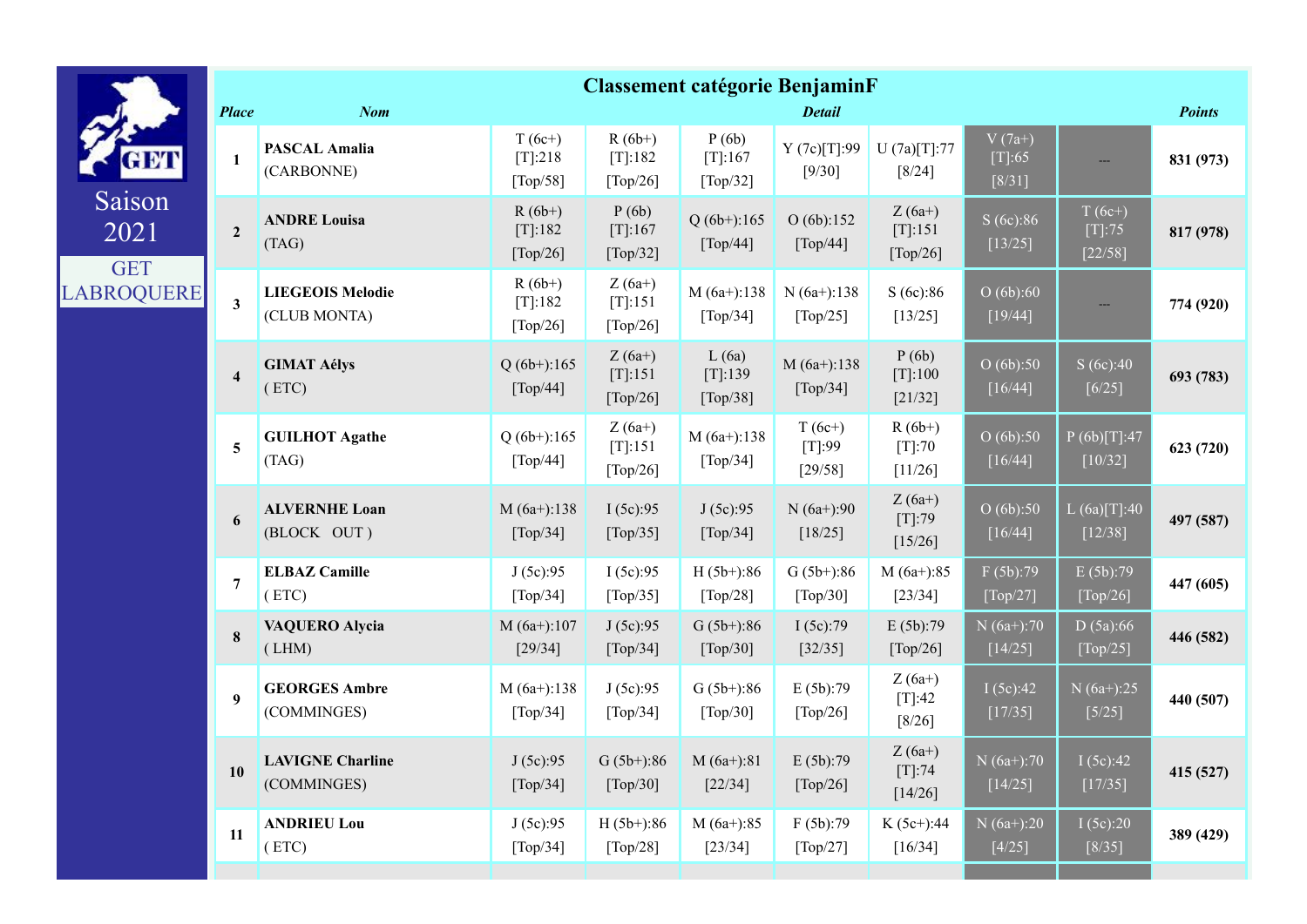| 12 | <b>DESPRATS Lomane</b> | $H(5b+)$ :86 | E(5b):79                      | F(5b):69  | C $(5a):66$                   | A(4c):51                      |                    | $\mathbf{B}$ (4c):51   K (5c+):28 | 351(430) |
|----|------------------------|--------------|-------------------------------|-----------|-------------------------------|-------------------------------|--------------------|-----------------------------------|----------|
|    | ETC                    | $Top/28$ ]   | $\lceil \text{Top}/26 \rceil$ | $[26/27]$ | $\lceil \text{Top}/27 \rceil$ | $\lceil \text{Top}/15 \rceil$ | $[Top/15]$ [10/34] |                                   |          |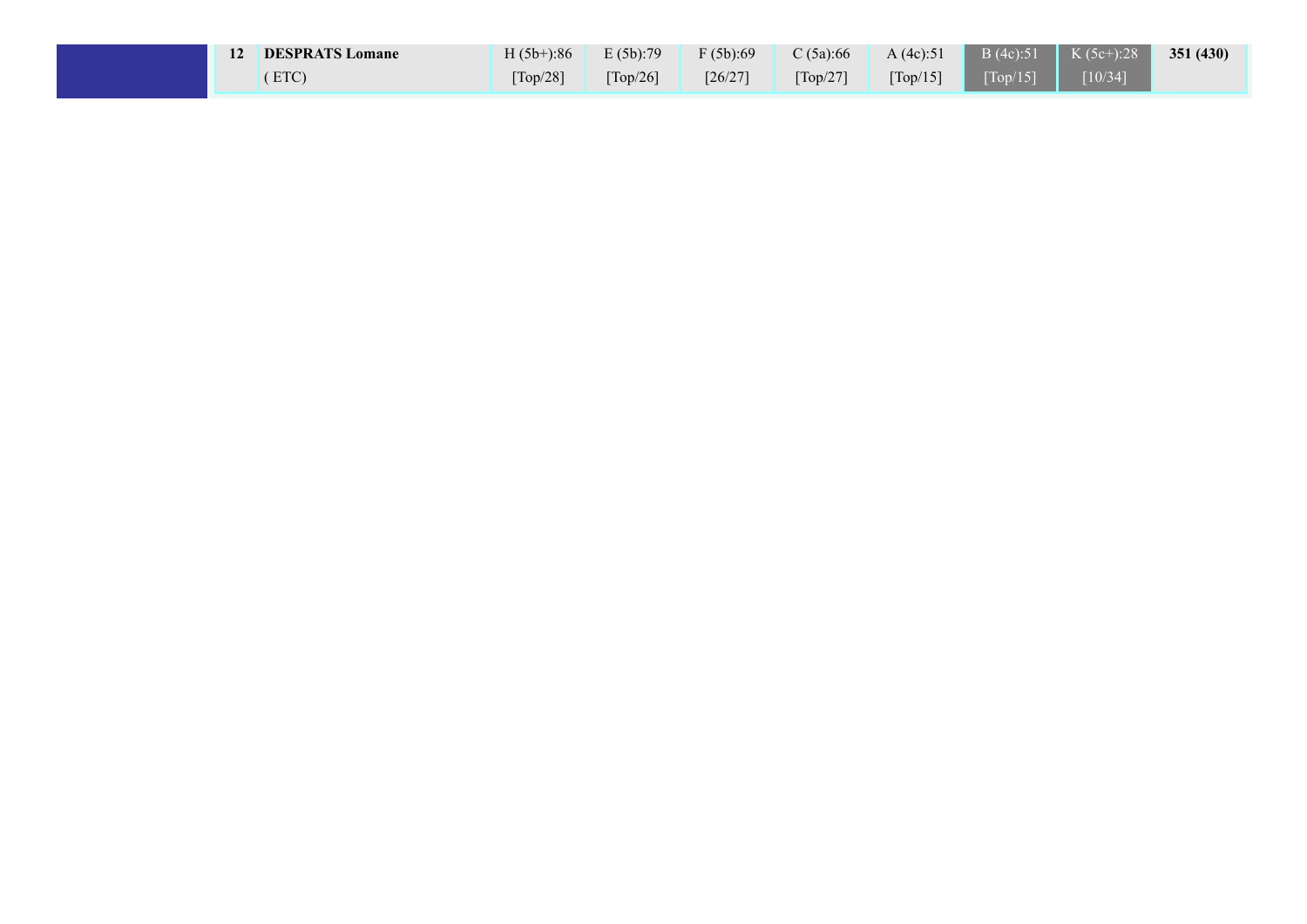|                                 |                |                                      |                                    |                                    | <b>Classement catégorie MinimeF</b> |                                |                                   |                                  |                          |               |
|---------------------------------|----------------|--------------------------------------|------------------------------------|------------------------------------|-------------------------------------|--------------------------------|-----------------------------------|----------------------------------|--------------------------|---------------|
|                                 | <b>Place</b>   | <b>Nom</b>                           |                                    |                                    |                                     | <b>Detail</b>                  |                                   |                                  |                          | <b>Points</b> |
| GET                             |                | <b>ALVERNHE Luna</b><br>(BLOCK OUT)  | $V(7a+)$<br>$[T]$ :245<br>[30/31]  | Y(7c)<br>$[T]$ :231<br>[21/30]     | $T(6c+)$<br>$[T]$ :218<br>[Top/58]  | W(7b)<br>$[T]$ :212<br>[27/35] | $R(6b+)$<br>[T]:182<br>[Top/26]   | U(7a)<br>$[T]$ :154<br>$[16/24]$ | $\qquad \qquad -$        | 1088 (1407)   |
| Saison<br>2021                  | $\overline{2}$ | <b>SANDSTROM Liva</b><br>(COMMINGES) | $R(6b+)$<br>$[T]$ :182<br>[Top/26] | $Z(6a+)$<br>[T]:151<br>[Top/26]    | $T(6c+)$<br>[T]:140<br>[41/58]      | $M(6a+)$ :138<br>[Top/34]      | $V(7a+)$<br>$[T]:82$<br>$[10/31]$ | O(6b):56<br>[18/44]              | $---$                    | 776 (914)     |
| <b>GET</b><br><b>LABROQUERE</b> | 3              | <b>RAYGOT Amandine</b><br>(LHM)      | $Q(6b+)$ :165<br>[Top/44]          | $Z(6a+)$<br>$[T]$ :151<br>[Top/26] | L(6a)<br>[T]:139<br>[Top/38]        | $N(6a+)$ :138<br>[Top/25]      | $R(6b+)$<br>$[T]$ :133<br>[21/26] | P(6b)[T]:76<br>[16/32]           | O(6b):50<br>[16/44]      | 726 (852)     |
|                                 | $\overline{4}$ | <b>FABRE Jade</b><br>(ETC)           | $R(6b+)$<br>$[T]$ :182<br>[Top/26] | $Z(6a+)$<br>[T]:151<br>[Top/26]    | $Q(6b+)$ :136<br>[40/44]            | L(6a)<br>$[T]$ :120<br>[36/38] | $T(6c+)$<br>[T]:109<br>$[32/58]$  | S(6c):80<br>$[12/25]$            | U (7a)[T]:77<br>$[8/24]$ | 698 (855)     |
|                                 | 5              | <b>PIGNARD Valentine</b><br>(ETC)    | E(5b):79<br>[Top/26]               | F(5b):79<br>[Top/24]               | $V(7a+)$<br>$[T]$ :73<br>[9/31]     | $H(5b+)$ :70<br>[25/28]        | C(5a):66<br>[Top/27]              | D(5a):53<br>[22/25]              | B(4c):51<br>[Top/15]     | 367(471)      |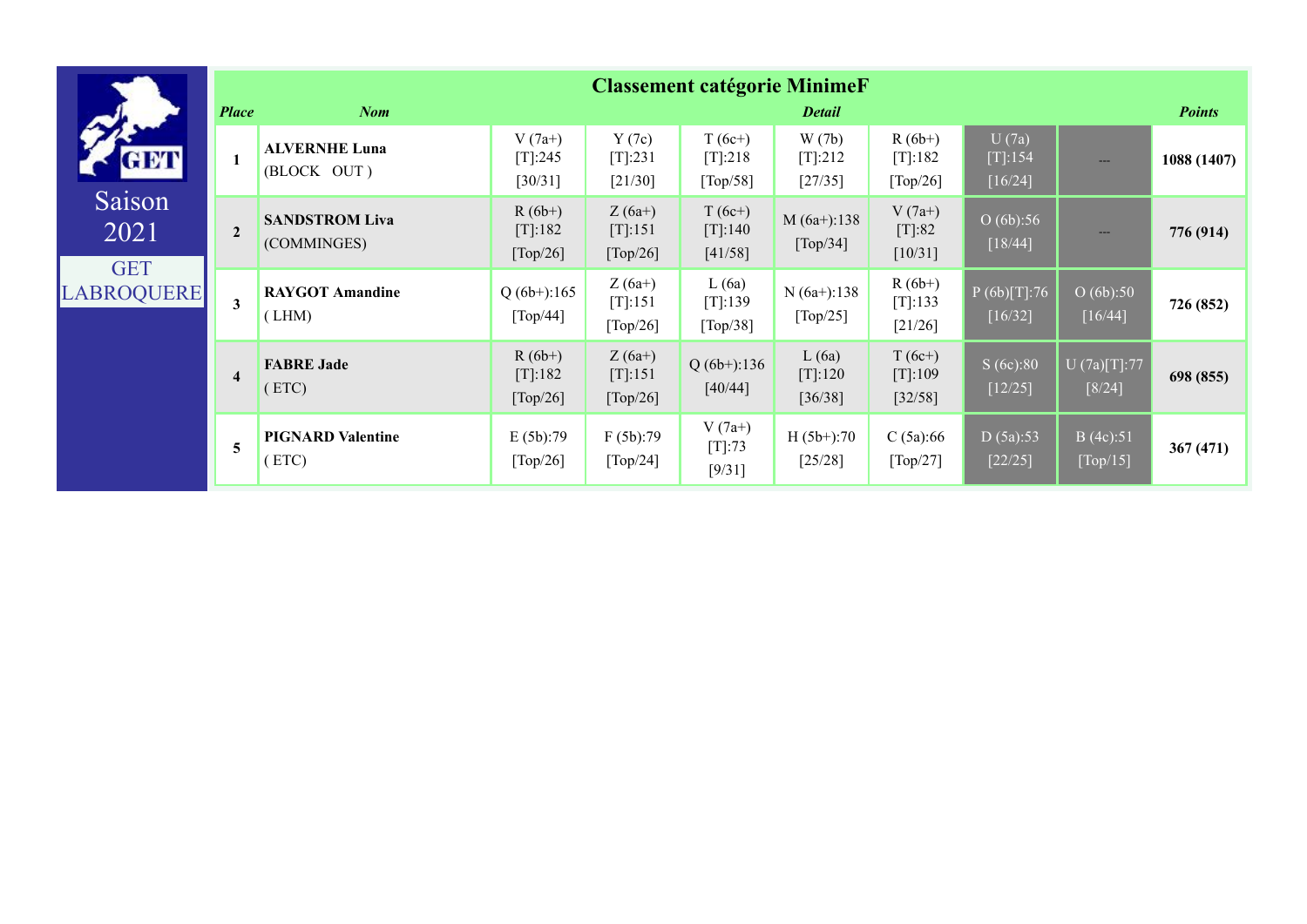|                                 |                         |                                        |                                    |                                    |                                  | <b>Classement catégorie MinimeG</b>            |                                   |                                   |                                |               |
|---------------------------------|-------------------------|----------------------------------------|------------------------------------|------------------------------------|----------------------------------|------------------------------------------------|-----------------------------------|-----------------------------------|--------------------------------|---------------|
|                                 | <b>Place</b>            | <b>Nom</b>                             |                                    |                                    |                                  | <b>Detail</b>                                  |                                   |                                   |                                | <b>Points</b> |
| 8 M I                           | $\mathbf{1}$            | <b>LARRIEU Yoann</b><br>(TEAM SOLO)    | Y(7c)<br>[T]:363<br>[Top/30]       | $X(7b+)$<br>[T]:333<br>[Top/26]    | W(7b)<br>[T]:303<br>[Top/35]     | $V(7a+)$<br>$[T]$ :278<br>[Top/31]             | U(7a)<br>$[T[:254]$<br>[Top/24]   | $T(6c+)$<br>[T]:218<br>[Top/58]   | S(6c):183<br>[Top/25]          | 1531 (1932)   |
| Saison<br>2021                  | $\overline{2}$          | <b>BOUCHET GONCALVES Elio</b><br>(SCP) | Y(7c)<br>$[T]$ :220<br>[20/30]     | $T(6c+)$<br>$[T]$ :218<br>[Top/58] | U(7a)<br>$[T]$ :202<br>[21/24]   | $V(7a+)$<br>[T]:188<br>[23/31]                 | $Z(6a+)$<br>[T]:151<br>[Top/26]   | S(6c):93<br>[14/25]               | $X(7b+)$<br>[T]:93<br>$[8/26]$ | 979 (1165)    |
| <b>GET</b><br><b>LABROQUERE</b> | $\overline{\mathbf{3}}$ | <b>HAMMER Julien</b><br>(CARBONNE)     | $T(6c+)$<br>$[T[:218$<br>[Top/58]  | $R(6b+)$<br>[T]:182<br>[Top/26]    | Y(7c)<br>[T]:176<br>[16/30]      | $V(7a+)$<br>[T]:163<br>[20/31]                 | $X(7b+)$<br>$[T[:116$<br>[10/26]  | U (7a)[T]:77<br>$[8/24]$          |                                | 904 (1097)    |
|                                 | $\overline{\mathbf{4}}$ | <b>HACHE Timeo</b><br>(SCP)            | Y(7c)<br>[T]:220<br>$[20/30]$      | $T(6c+)$<br>[T]:218<br>[Top/58]    | $V(7a+)$<br>[T]:163<br>$[20/31]$ | $Z(6a+)$<br>[T]:151<br>[Top/26]                | S(6c):106<br>[16/25]              | $X(7b+)$<br>[T]:93<br>$[8/26]$    | U (7a)[T]:77<br>[8/24]         | 858 (1028)    |
|                                 | 5                       | <b>COUPIN Andrew</b><br>(ETC)          | $Z(6a+)$<br>[T]:151<br>[Top/26]    | $R(6b+)$<br>[T]:140<br>$[22/26]$   | $M(6a+):138$<br>[Top/34]         | $N(6a+)$ :138<br>$\lceil \text{Top}/25 \rceil$ | S(6c):80<br>$[12/25]$             | O(6b):56<br>[18/44]               |                                | 732 (868)     |
|                                 | 6                       | <b>RAUTUREAU Hugo</b><br>(CLUB MONTA)  | $Z(6a+)$<br>$[T]$ :151<br>[Top/26] | $M(6a+)$ :138<br>[Top/34]          | $N(6a+)$ :138<br>[Top/25]        | I(5c):95<br>[Top/35]                           | O(6b):53<br>[17/44]               | S(6c):46<br>$[7/25]$              | ---                            | 687 (786)     |
|                                 | $\overline{7}$          | <b>ROUANET Mathis</b><br>(ETC)         | $Q(6b+)$ :165<br>[Top/44]          | $Z(6a+)$<br>[T]:151<br>[Top/26]    | $R(6b+)$<br>[T]:140<br>[22/26]   | L(6a)<br>[T]:139<br>[Top/38]                   | S(6c):66<br>[10/25]               | $V(7a+)$<br>$[T]: 65$<br>$[8/31]$ | O(6b):44<br>$[14/44]$          | 661 (770)     |
|                                 | 8                       | <b>BAROME Axel</b><br>(SCP)            | $Q(6b+)$ :165<br>[Top/44]          | $Z(6a+)$<br>[T]:151<br>[Top/26]    | L(6a)<br>[T]:139<br>[Top/38]     | $T(6c+)$<br>$[T]:85$<br>[25/58]                | $R(6b+)$<br>$[T]:76$<br>$[12/26]$ | O(6b):60<br>[19/44]               | S(6c):46<br>[7/25]             | 616 (722)     |
|                                 | 9                       | <b>RUIZ Matthias</b><br>(ETC)          | J(5c):95<br>[Top/34]               | $H(5b+)$ :86<br>[Top/28]           | F(5b):79<br>[Top/27]             | E(5b):79<br>[Top/26]                           | C(5a):66<br>[Top/27]              | $N(6a+)$ :55<br>[11/25]           | $K(5c+)$ :28<br>[10/34]        | 405 (488)     |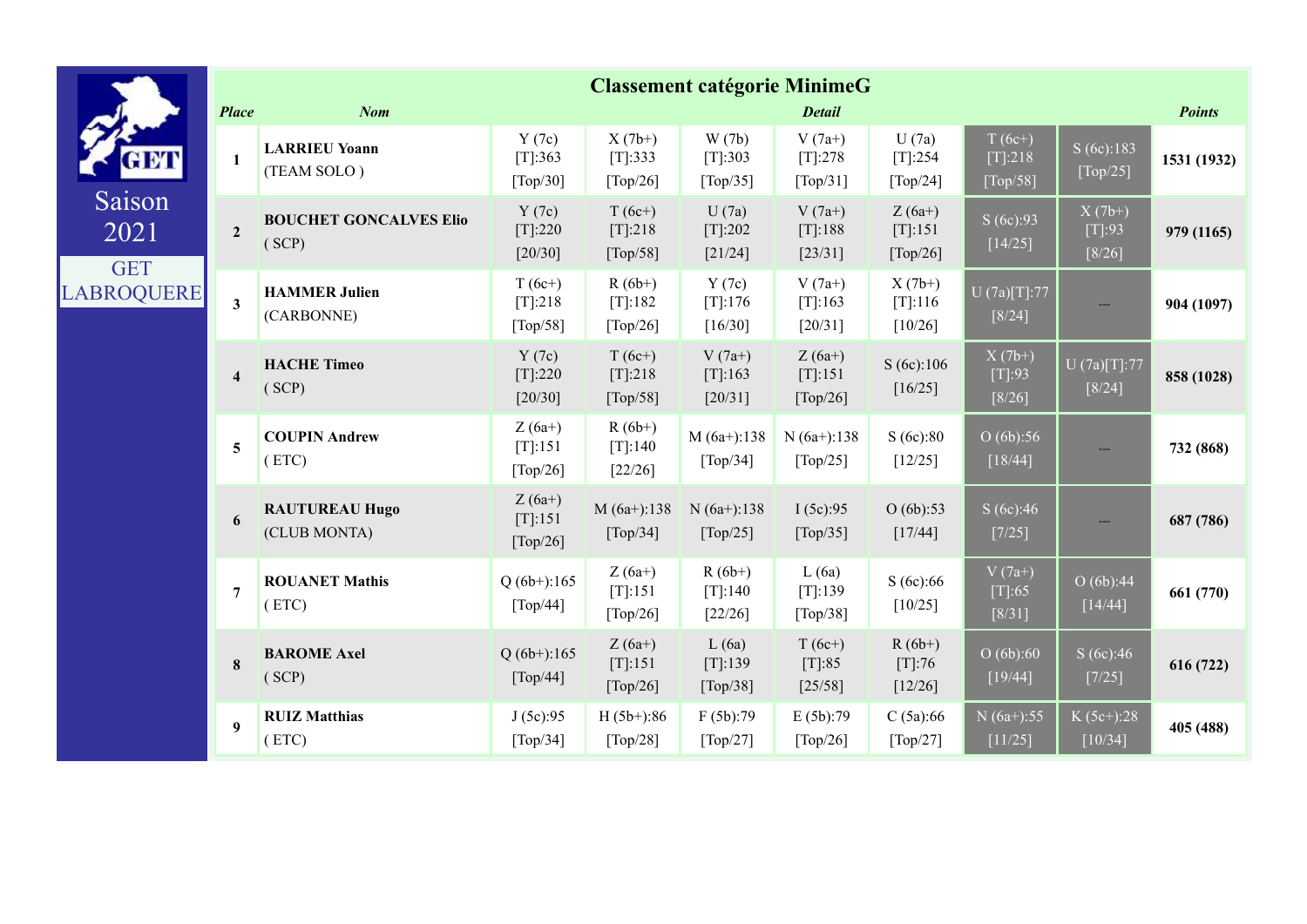|                                            |              |                               |                                |                               | <b>Classement catégorie CadetG</b> |                                   |                      |                                  |                          |               |
|--------------------------------------------|--------------|-------------------------------|--------------------------------|-------------------------------|------------------------------------|-----------------------------------|----------------------|----------------------------------|--------------------------|---------------|
|                                            | <b>Place</b> | <b>Nom</b>                    |                                |                               |                                    | <b>Detail</b>                     |                      |                                  |                          | <b>Points</b> |
| <b>GET</b>                                 |              | <b>ELBAZ Esteban</b><br>(ETC) | Y(7c)<br>$[T]$ :231<br>[21/30] | U(7a)<br>[T]:221<br>$[23/24]$ | $V(7a+)$<br>$[T]$ :188<br>[23/31]  | $T(6c+)$<br>$[T]$ :140<br>[41/58] | S(6c):126<br>[19/25] | $X(7b+)$<br>[T]:116<br>$[10/26]$ | W (7b)[T]:71<br>$[9/35]$ | 906(1093)     |
| Saison<br>2021<br><b>GET</b><br>LABROQUERE |              |                               |                                |                               |                                    |                                   |                      |                                  |                          |               |